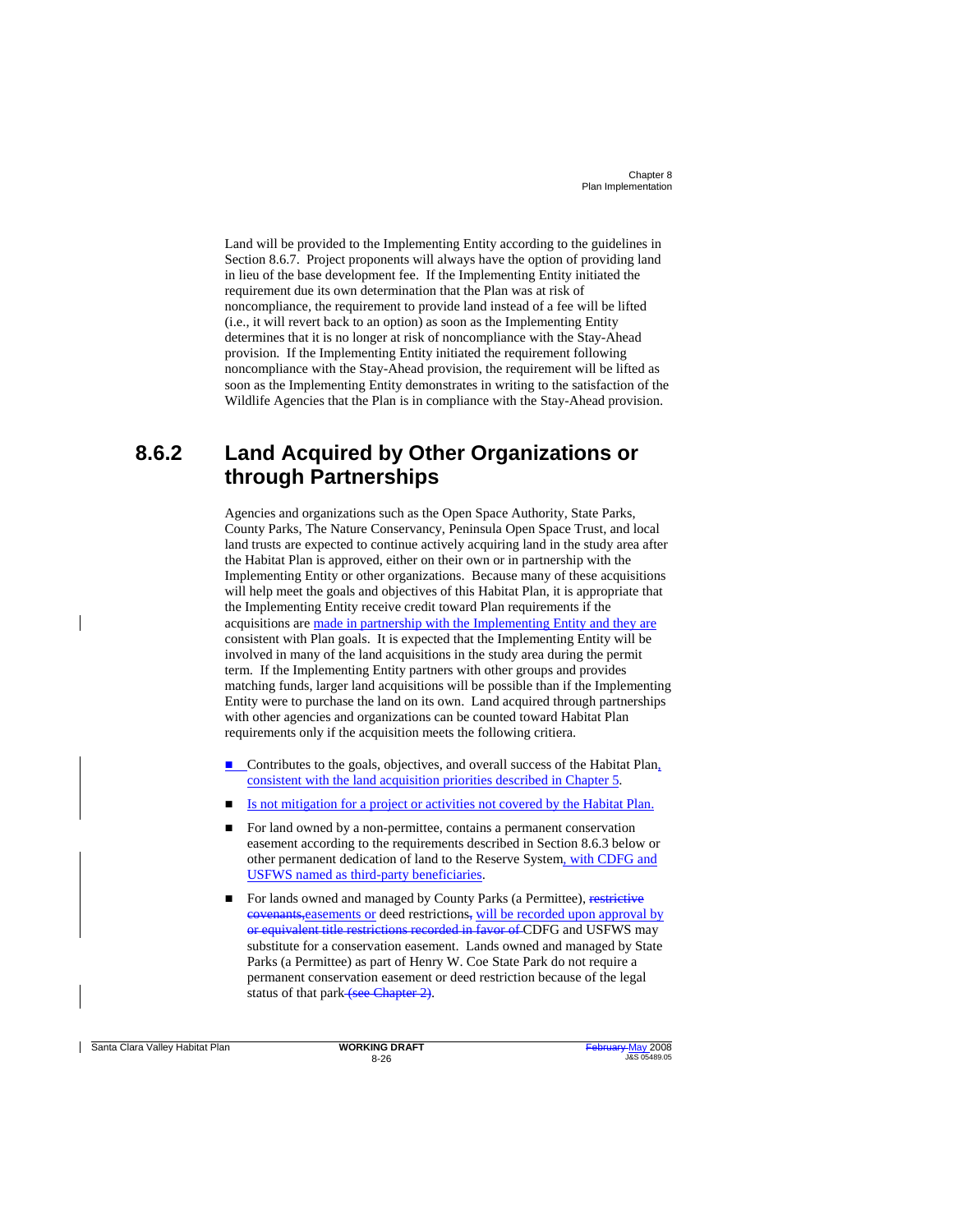- Will be managed in perpetuity pursuant to a Reserve Management Plan (see Section 5.3.1 in Chapter 5).
- Will be monitored according to the requirements and guidelines in Chapter 7.
- Is approved by the Implementing Entity.

Partial eCredit will be determined based on the purpose and location of the acquisition, the management of the land acquired, and consistency with the goals and objectives of the Habitat Plan. Land acquired through partnerships could be managed and monitored by the Implementing Entity or by other groups or agencies as long as a contract or other binding agreement is in place to ensure the management and monitoring occurs according to the terms of the Plan. Land acquired with state or federal money will be credited toward the state/federal contribution discussed in **Section 9.X.X** (Chapter 9). All acquisitions credited toward the land acquisition requirements of the Plan can be credited toward the Stay-Ahead provision as discussed in Section 8.6.3 above, regardless of who owns or manages the property and regardless of the source of funding for acquisition or management.

#### **Land Acquisition during Plan Development (Interim Conservation)**

Open Space agencies and organizations in the study area have been acquiring land during Habitat Plan development. Consistent with the NCCP Act Section 2810(b)(8) and the Planning Agreement, parcels or portions of parcels acquired after approval of the Planning Agreement (October 2005) can be counted toward meeting Plan requirements according to the procedures and criteria described above for lands acquired by other organizations or through partnerships. In addition, lands acquired during Plan development can only be credited against Plan requirements if the land is acquired without mitigation funds. If an acquisition occurs using some mitigation funds, only that portion of the acquisition funded by non-mitigation funds can be credited towards the Plan. The Implementing Entity may expend funds to augment management of these interim purchases if the augmentation is necessary to provide credit toward Plan land acquisition requirements.

Lands acquired during Plan development that may be counted toward Plan requirements must meet the criteria outlined in Section 8.6 above. Likely interim land acquisitions are shown-listed in Table 5-21 and shown Figure 5-12-*[This table and figure are forthcoming*]. Other lands conserved during Plan development may not appear in Table 5-21 or Figure 5-12 if the conservation action took place during production of the final Habitat Plan or if preparers of the Plan were not aware the property had been conserved. Such lands may be counted toward Plan requirements using the same criteria described in this section.

**Santa Clara Valley Habitat Plan <b>WORKING DRAFT**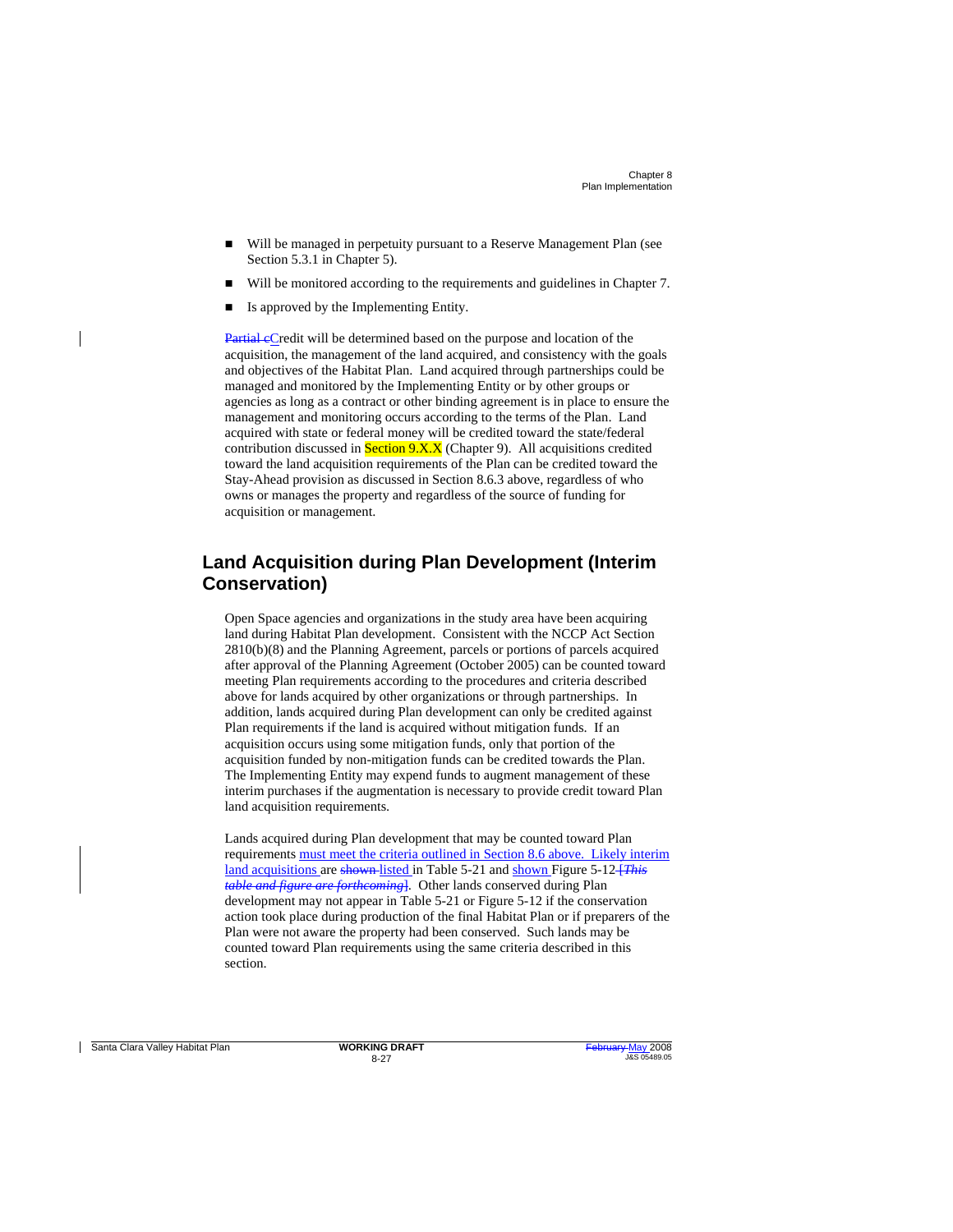> agencies could also serve as members of the Technical Advisory Committee, if appropriate. The committee may sunset at the end of the permit term.

### **8.2.5 Wildlife Agencies**

It is important that the Wildlife Agencies (i.e., NMFS, USFWS, and CDFG) remain as active participants in the implementation of the Habitat Plan. The Wildlife Agencies are responsible for providing guidance to the Implementing Entity and Permittees on how to fulfill the terms of the permits. The Wildlife Agencies also share responsibility to monitor Plan compliance and notify the Implementing Entity as soon as possible if the Plan is not being implemented to their satisfaction. Wildlife Agency staff will take an active role in Plan implementation through review and approval of draft implementation plans such as reserve management plans, System-wide management plans (e.g., invasive plant control plan, recreation plan), and monitoring plans.

The Wildlife Agencies will also assist the Implementing Entity in attempting to secure state and federal funding for Plan implementation (see Chapters 9 and 10). It is expected that the Wildlife Agencies will periodically attend Governing Board meetings to assist their efforts to ensure that the Plan remains in compliance. Representatives of these agencies will serve as advisory members to the Governing Board and the Technical Advisory Committee, if one is formed.

To ensure regular communication between the Implementing Entity and the Wildlife Agencies, the Implementing Entity will convene regular coordination meetings with Wildlife Agency staff to keep them apprised of progress towards conservation goals and objectives, Plan compliance, funding, monitoring and adaptive management, and other relevant topics. Meeting frequency will vary but will likely be monthly or bi-monthly during the first several years of implementation to ensure close communication. These meetings will serve as a means for the Wildlife Agencies to provide advice to the Implementing Entity prior to implementation of key conservation actions such as land purchases, aquatic conservation, habitat restoration, and adaptive management and monitoring. The meeting will also serve as a forum to troubleshoot issues that arise before they influence permit compliance.

As stated in Chapter 5, the Wildlife Agencies will review all draft documents and provide comments to the Implementing Entity within 60 days of receipt of these documents. The Wildlife Agencies will notify the Implementing Entity in writing once their comments have been incorporated to their satisfaction, thus constituting approval of the implementation documents. These deadlines are established to ensure the timely review and comment on the implementation documents by Wildlife Agency staff and to enable the Implementing Entity to implement conservation actions as soon as possible. If the Wildlife Agencies do not respond within 60 days, the Implementing Entity will proceed to implement the relevant conservation actions as specified in the implementation plan. If comments are received by the Wildlife Agencies after 60 days, the Implementing

**Santa Clara Valley Habitat Plan <b>WORKING DRAFT** 

8-6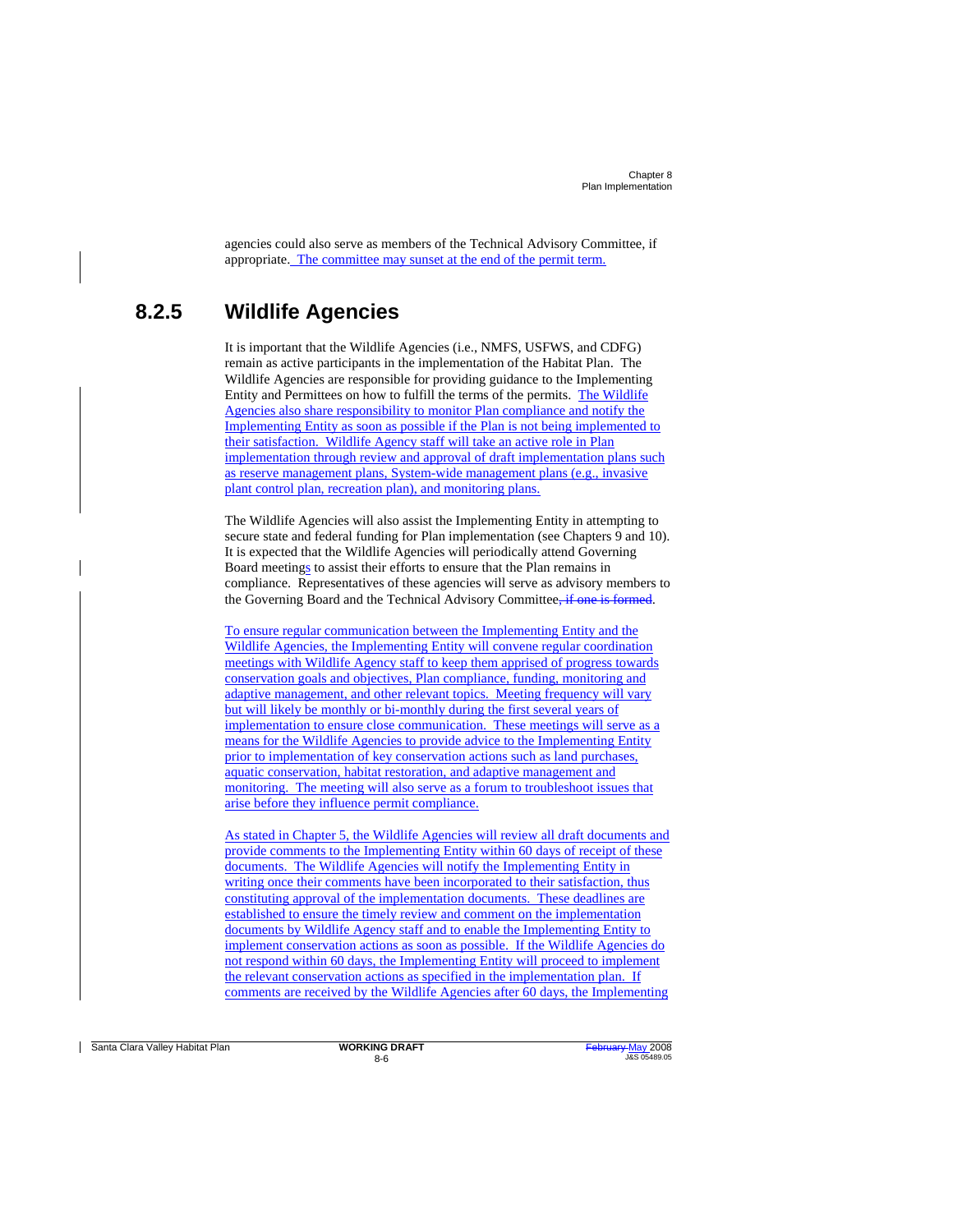> Entity will work with the Wildlife Agencies to incorporate their comments in the next draft of the implementation plan.

> The Implementing Entity will strive at all times to work in good faith with the Wildlife Agencies to reach mutual agreement on key implementation tasks such as adaptive management, monitoring, and conservation actions. If disagreements arise that cannot be resolved easily, the Implementing Entity will follow the "meet and confer" dispute resolution process outlined in the Implementing Agreement, Section 21.1 (Appendix B).

### **8.2.6 Science Advisors**

The adaptive management process described in Chapter 7 requires that the Implementing Entity consult outside scientists to help advise them on issues related to habitat management and monitoring (see also the section *Structure of the Adaptive Management Decision-Making Process* below). Therefore, scientists with expertise in conservation biology, management of local natural communities and agricultural lands, and the ecology of covered species will be invited to provide input to the Implementing Entity, as appropriate. These scientists are referred to collectively as the science advisors. The science advisors' primary function is to provide technical advice and help assemble the best available scientific data on reserve assembly, monitoring, and adaptive management. A separate group of scientists will be convened periodically in an Independent Conservation Assessment Team to provide a major outside review of overall Plan progress every five years. More detail on the structure, role, and schedule of this scientific input is provided below (see *Structure of the Adaptive Management Decision-Making Process*). Science advisors may be retained after the permit term to continue to provide advice on monitoring and adaptive management.

#### **8.2.7 Public Input**

Public input is fundamental to ensuring the success of and continuing support for the Plan throughout implementation. The NCCP Act requires that the Implementing Agreement provide for periodic reporting to the public on the progress of NCCP implementation. Meetings of the Governing Board will be open to the public, and public comments will be solicited and heard at each meeting<sup>1</sup>. In addition, the public can contact the staff of the Implementing Entity to comment on various aspects of Plan implementation. All data and reports associated with the monitoring program for this Plan will be available to the public, with the exception of reports documenting surveys on private lands considered for acquisition but not yet acquired by the Implementing Entity.

**Santa Clara Valley Habitat Plan WORKING DRAFT** 

j

 $\mathbf{I}$ 

 $1$  The Governing Board may need to hold periodic closed-door sessions to discuss confidential items such as land transaction negotiations or legal matters.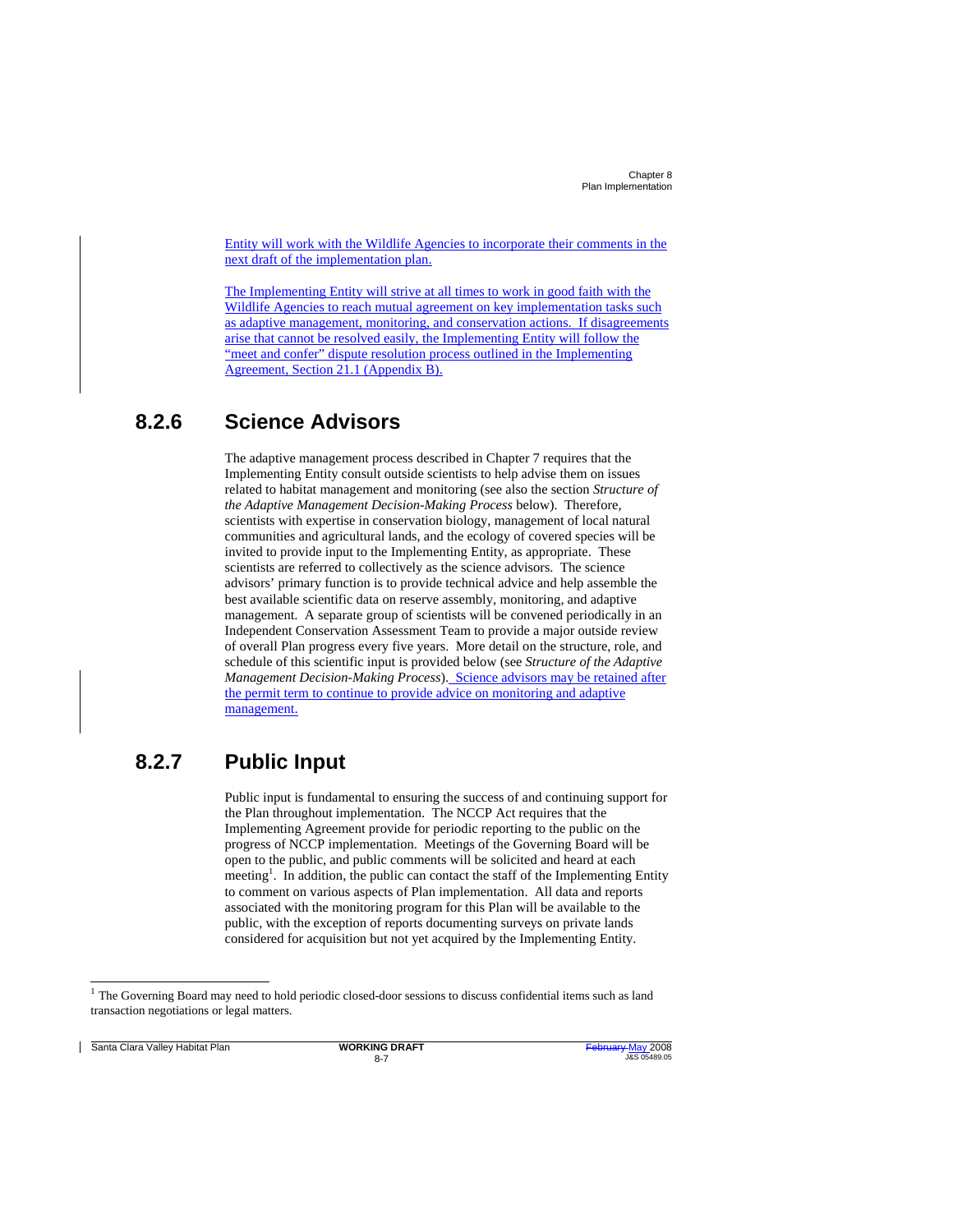#### **8.2.7 Public Input**

Public input is fundamental to ensuring the success of and continuing support for the Plan throughout implementation. The NCCP Act requires that the Implementing Agreement provide for periodic reporting to the public on the progress of NCCP implementation. Meetings of the Governing Board will be open to the public, and public comments will be solicited and heard at each meeting<sup>1</sup>. In addition, the public can contact the staff of the Implementing Entity to comment on various aspects of Plan implementation. All data and reports associated with the monitoring program for this Plan will be available to the public, with the exception of reports documenting surveys on private lands considered for acquisition but not yet acquired by the Implementing Entity.

#### **Public Advisory Committee**

The Implementing Entity **may** will establish and appoint a public advisory committee to solicit input from stakeholders with interest in Plan implementation. The committee will advise the Implementing Entity. Staff from the Permittees and the Wildlife Agencies should participate in advisory committee meetings to help ensure broad coordination among those parties interested in and responsible for implementing the Plan. Meeting frequency will be determined by the Implementing Entity and the committee; quarterly meetings are recommended initially. Meetings will be open to the public. The committee may sunset at the end of the permit term.

The public advisory committee can provide input to the Governing Board and staff on all aspects of Plan implementation, with an emphasis on the following topics.

- Expenditure of funds for habitat conservation actions.
- The general application of conditions of approval.
- Operation of reserves, monitoring, and adaptive management.
- Technical information and expertise regarding monitoring, management, and restoration.
- Adherence to Plan commitments (e.g., No Surprises, neighboring landowner protections).

#### **Annual Public Meeting**

At least once annually, the Implementing Entity will convene a meeting to report on the progress of implementation directly to the public. The Implementing

**Santa Clara Valley Habitat Plan WORKING DRAFT** 

j

 $\mathbf{I}$ 

<sup>&</sup>lt;sup>1</sup> The Governing Board may need to hold periodic closed-door sessions to discuss confidential items such as land transaction negotiations or legal matters.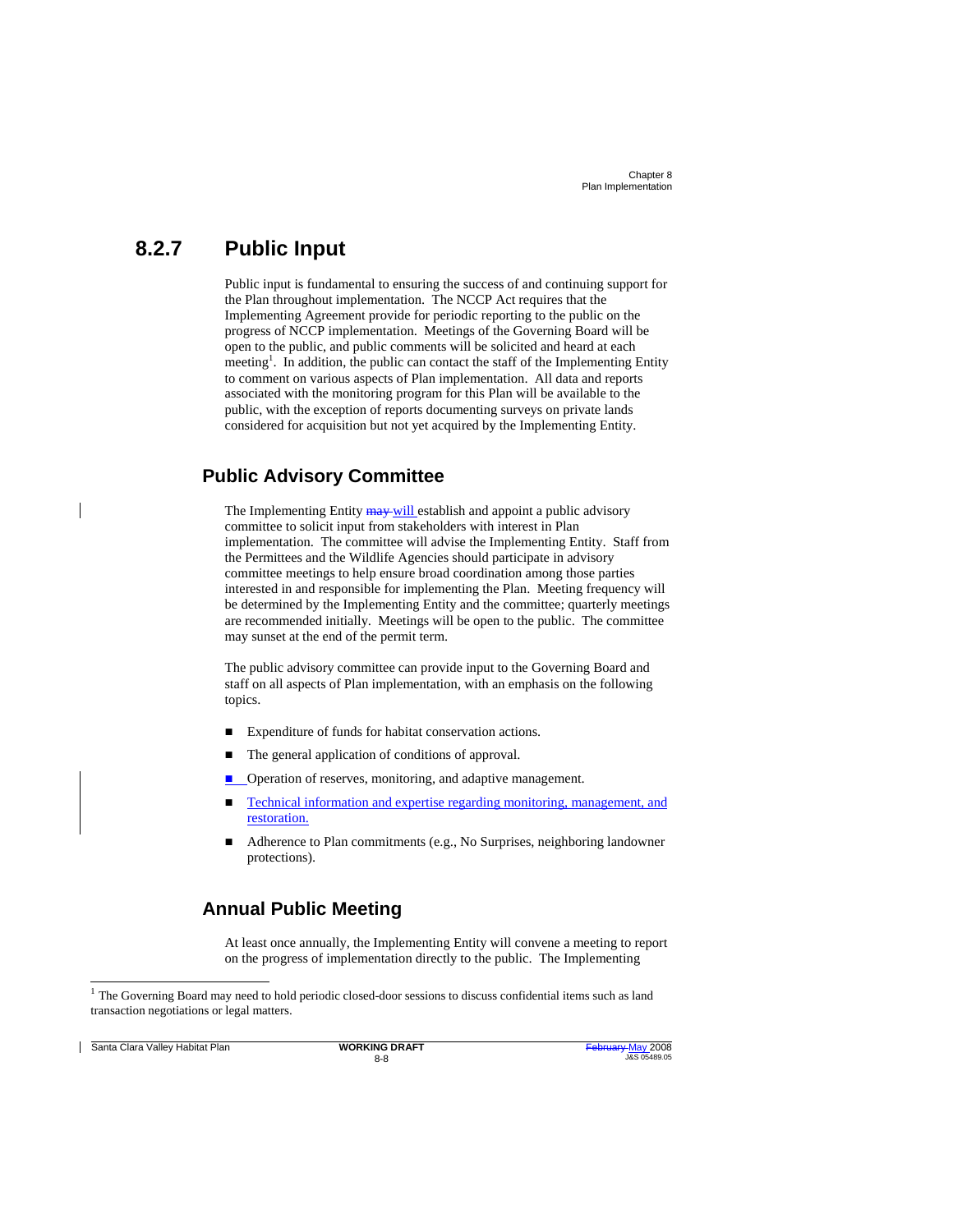> Entity will summarize habitat losses and gains, habitat restoration and creation, and management and monitoring accomplishments for the previous year. The meeting will provide an informal forum for the public to pose questions and provide comments directly to the Implementing Entity on the overall progress of Plan implementation. The annual public meeting may coincide with one of the regular Governing Board meetings. Periodic formal review of Plan progress in a public forum may also be appropriate and could perhaps coincide with the 5-year conservation audits by the Independent Conservation Assessment Team (see below for a description of this group and its function).

### **8.3 Responsibilities of the Implementing Entity**

The Implementing Entity is tasked with the actual implementation of the Plan. As described above, the Implementing Entity will be receiving advice on Plan compliance and implementation from a variety of sources, including the Wildlife Agencies, science advisors, and the public. The Implementing Entity will seriously consider all of this advice to implement the Plan effectively and costefficiently. However, the ultimate decisions for Plan implementation rest with the Implementing Entity.

Although the Implementing Entity is responsible for all of these tasks, it may contract with a Permittee, other local organization, or consultants to perform one or more of their responsibilities. These wide-ranging responsibilities include but are not limited to those listed below.

#### **Administration**

- Developing and maintaining annual budgets and work plans.
- Obtaining grants and other outside funding sources, including tracking and reporting grant compliance.
- Receiving, managing, tracking, reporting, and expending funds, including fee revenues collected or paid by the Permittees.
- **Training staff in local jurisdictions to review applications for take** authorization in compliance with the Plan. Assisting local jurisdictions to ensure that project proponents comply with the provisions of the Plan (e.g., performance of required avoidance, minimization, and mitigation measures) and providing tools to support the application review process.
- Serving as the final arbiter of whether a project or activity is covered under the Plan.
- Administering the Neighboring Landowner Assurances Program described in Chapter 10.
- **E** Creating and maintaining databases to track all impacts of covered activities and progress towards the biological goals and objectives.

**Santa Clara Valley Habitat Plan <b>WORKING DRAFT** 

8-9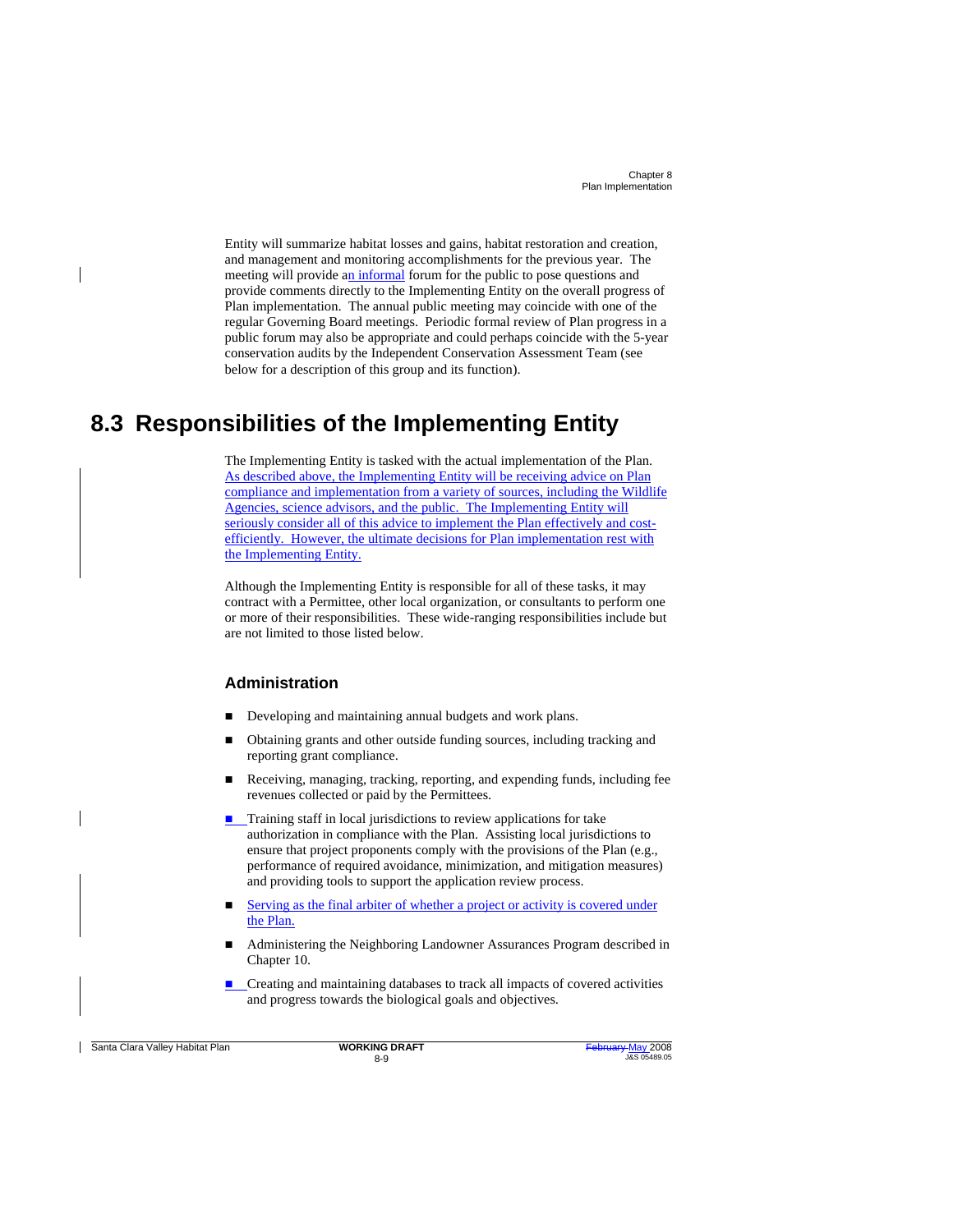## **Permit Area**

The *permit area* is the area in which the Permittees are requesting authorization from USFWS, NMFS, and CDFG for activities and projects that may result in take of species covered by this Plan (i.e., incidental take coverage for impacts on *covered species* due to implementation of *covered activities*). The permit area constitutes those lands within the study area on which covered activities occur (see Chapter 2 for a description of covered activities).

# **1.2.3 Permit Term**

The permit term is the time period in which all covered activities can be implemented receive take authorization under the Plan, consistent with other the requirements of the Plan. The permit term is also the time in which all conservation actions must be successfully initiated to offset the impacts of the covered activities.

Each of tThe Local Partners and State Parks is are seeking permits from the Wildlife Agencies with terms of 50 years. The Permittees will request a single joint permit from each of the three Wildlife Agencies for a total of three permits. These permits will be tied to this Plan and to the Implementing Agreement (Appendix B). Each permit will be issued to all Permittees collectively. Prior to permit expiration, the Local Partners may apply to renew or amend the Plan and its associated permits and authorizations to extend their terms. The permit term of 50 years was selected because it allows for the full and successful implementation of the covered activities (Chapter 2), the conservation strategy (Chapter 5), the monitoring and adaptive management program (Chapter 7), and the funding strategy (Chapter 9). Each of these components is discussed below.

## **Time to Implement Covered Activities**

A summary of major local planning documents and their respective time horizons associated with each is provided in Table 1-1. These planning documents have durations between 10 and 540 years, reflecting the time it takes to secure funding and permits and construct the projects identified in the plans. The largest source of covered activities is the urban growth of the three participating cities consistent with their general plans. The general plans have horizons of 10-15 years past the estimated Plan permit start of 2010. Each of the three cities' general plans describe how and where development may occur, but not all cities anticipate full buildout according to current general plans by the end of general plan time horizons. Because the City of Morgan Hill has restrictions on how many building permits are granted each year the city anticipates buildout to occur closer to year 2050 than to 2025. The City of San Jose anticipates that the Almaden Valley Urban Reserve and Coyote Valley Urban Reserve will eventually be built out, but specific plans must first be developed and adopted for each area. The timeline for such specific plan is uncertain but they are expected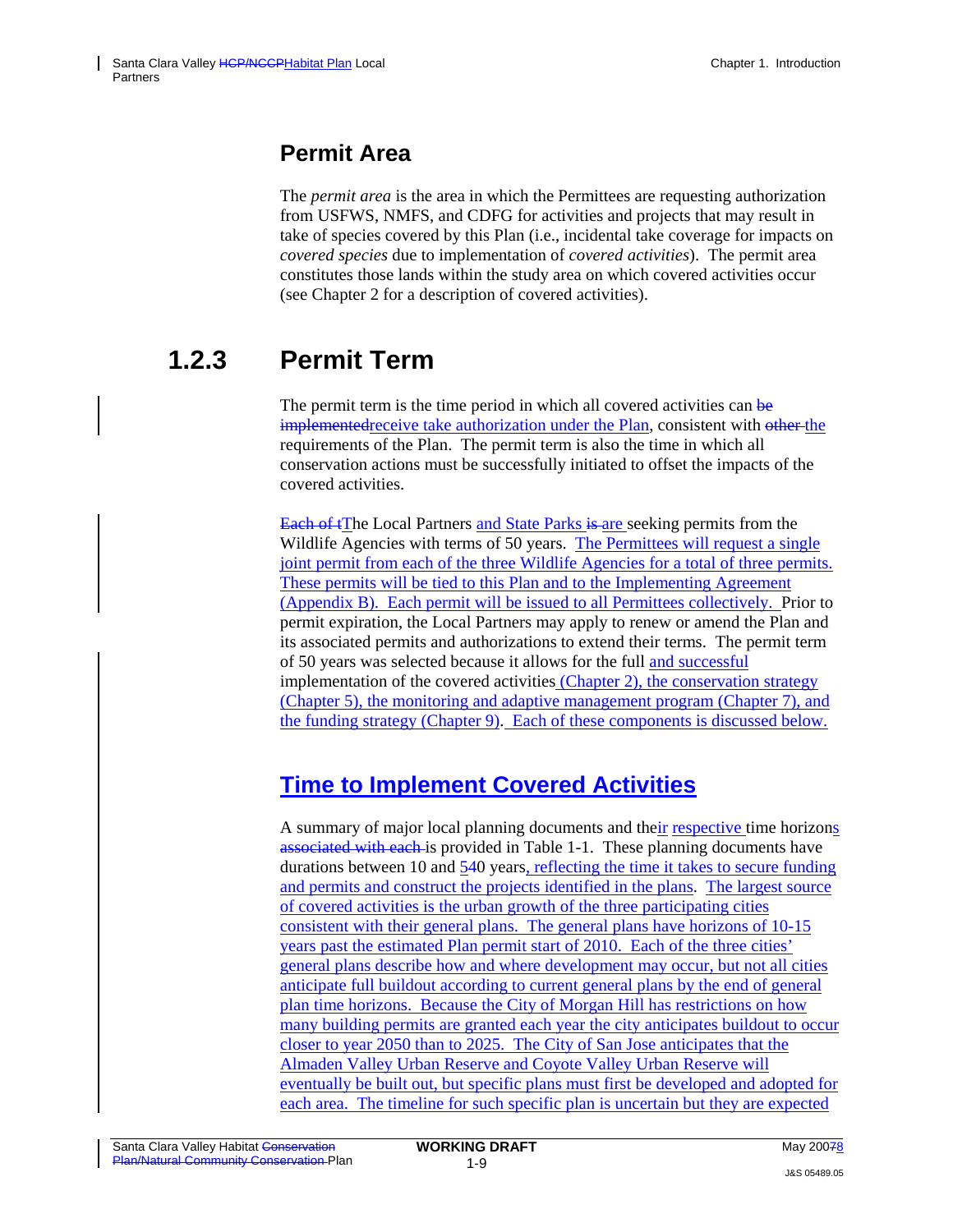to be completed in a time frame consistent with the 50-year permit term.until at least 2020 with buildout occurring over a 5-20 year period afterwards. A permit term of 50 years will encompass the expected development within these planning boundaries. Growth in the rural areas of the county is much less constrained geographically than in the cities so it is expected to occur, at a fairly even pace throughout the 50-year permit term, based on trends over the past ten years. Note that any development proposed in future General Plan updates that goes beyond that described in Chapter 2 would not be covered by this Plan (see Chapter 10 for Plan amendment procedures).

The planning horizon for capital projects is even longer than that of urban development within cities. Ongoing maintenance activities of SCVWD, the County, and participating cities are expected to continue in perpetuity; consequently, take authorization for these activities is needed for as long a period as feasible. Because tTimelines for SCVWD's capital projects often extend for decades, so this agency requires a permit term that encompasses the planning horizons of as many of these projects as is feasible possible. For example, the Upper Llagas Creek Flood Protection Project was first identified over 50 years ago; the project still awaits federal funding. Other covered projects (see Chapter 2) may take several decades to receive the funding needed to implement them. Many public infrastructure projects have a lifespan of 50-100 years. Because much of the public infrastructure in the study area was constructed in the 1940's through the 1960's, local engineers expect most of this infrastructure to need replacement or major repair in the next 50 years (e.g., all County-maintained bridges are expected to need replacement or major repairs in the next 50 years).

Some covered projects are not expected to be implemented until later in the 50 year permit term. Such projects include the many bridge replacement projects, several flood control and water supply projects, and several road widening projects. A longer permit term is necessary to anticipate and adequately mitigate the impacts of these projects on the covered species.

Ongoing maintenance activities of SCVWD, the County, and participating cities are expected to continue in perpetuity; consequently, take authorization for these activities is needed for as long a period as feasible. As described in Chapter 4, these on-going covered activities are expected to affect the covered species throughout the 50-year permit term. For example, road maintenance performed by the County occurs annually. Maintenance on rural roads is expected to affect habitat for many covered species, including California red-legged frog, California tiger salamander, western burrowing owl, Metcalf canyon jewelflower, most beautiful jewelflower, and Mount Hamilton thistle. Many of these species occur on roadcuts or immediately adjacent to roads in drainages. Similarly, ongoing maintenance by SCVWD covered in this Plan (see Chapter 2) is expected to affect covered species for the duration of the permit term. For example, maintenance of canals has the potential to affect California red-legged frog, western pond turtle, and serpentine plants.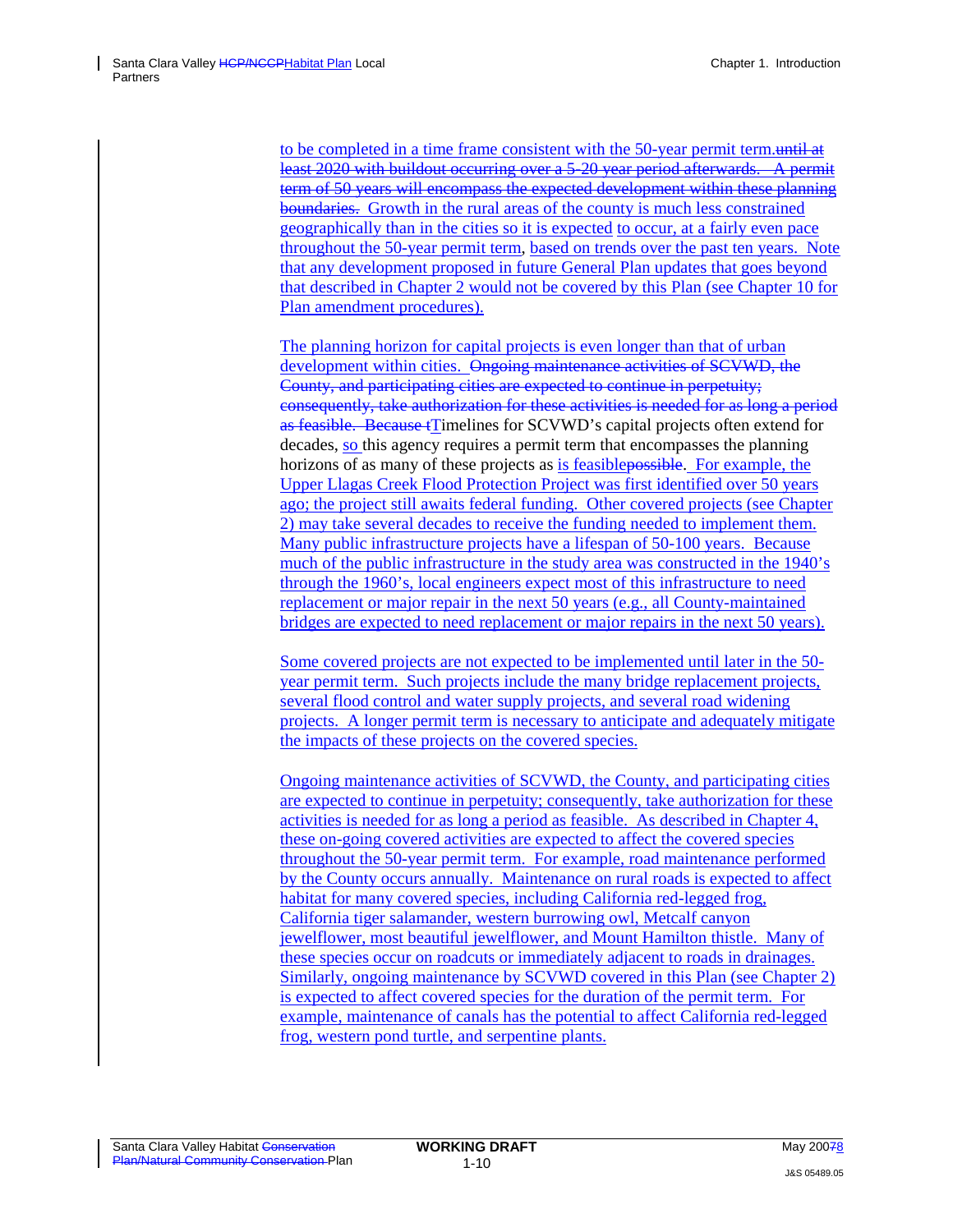## **Time to Implement, Monitor, and Adjust Conservation Actions**

The length of the permit term also provides adequate time for the assembly of the a rReserve sSystem and active development of a management program on reserve lands. Land will only be acquired from willing sellers. Landowners may not be willing to sell at a reasonable price for many years after the permits are issued. A 50-year permit term provides adequate time for willing landowners to become available and for the land agents of the Plan to negotiate a fair price for the land in fee title or conservation easement (see Chapter 5 for a description of the land acquisition requirements of the Plan and Chapter 8 for a description of the land acquisition process). It may take several years to close a single land acquisition deal. Because 100-200 such deals will be required to assemble the reserve system, adequate time is needed to ensure this can happen before the end of the permit term. Conservation actions that occur outside the reserve system on privately-owned stream segments (e.g., stream barrier removal or modification) will require similarly long time periods to negotiate and implement.

A planning horizonpermit term of 50 years also allows the monitoring and adaptive management programs to become well established so that they will continue in perpetuity successfully. As described in Chapter 7, the monitoring and adaptive management program will go through three distinct phases: data inventory, targeted studies, and long-term monitoring. Each phase will take many years to complete successfully<sup>5</sup>. One type of monitoring, called "status and trend monitoring", will track long-term trajectories of species populations and other physical and biological conditions in the study area. A permit term of 50 years will provide adequate time to collect enough trend data for all of the covered species; if management responses are necessary, the permit term will also allow sufficient time to adjust management. Monitoring the success of restoration actions (described in Chapter 5) is expected to take 5-10 years for each restoration project. Most restoration actions cannot be initiated until land is acquired for the reserve system. A permit term of 50 years is necessary to allow enough time to complete land acquisition with at least 5-10 years remaining on the permit in which to successfully initiate or complete (and possibly remediate if necessary) all restoration actions.

A successful program for management, monitoring, and adaptive management is essential to the success of the rReserve s<sub>S</sub>ystem post implementation (after the permit term). The Permittees will be obligated during the permit term to address changes in circumstances foreseen by the Plan (see Chapter 10) and to remediate the conservation areas affected by these changes. A longer permit term is more likely to encompass a changed circumstance that will require a remedial action.

l

<sup>&</sup>lt;sup>5</sup> Many regional HCPs and NCCPs approved in southern California over 10 years ago are still developing their monitoring programs, demonstrating that it takes decades to develop and implement a successful monitoring program on such a large scale.